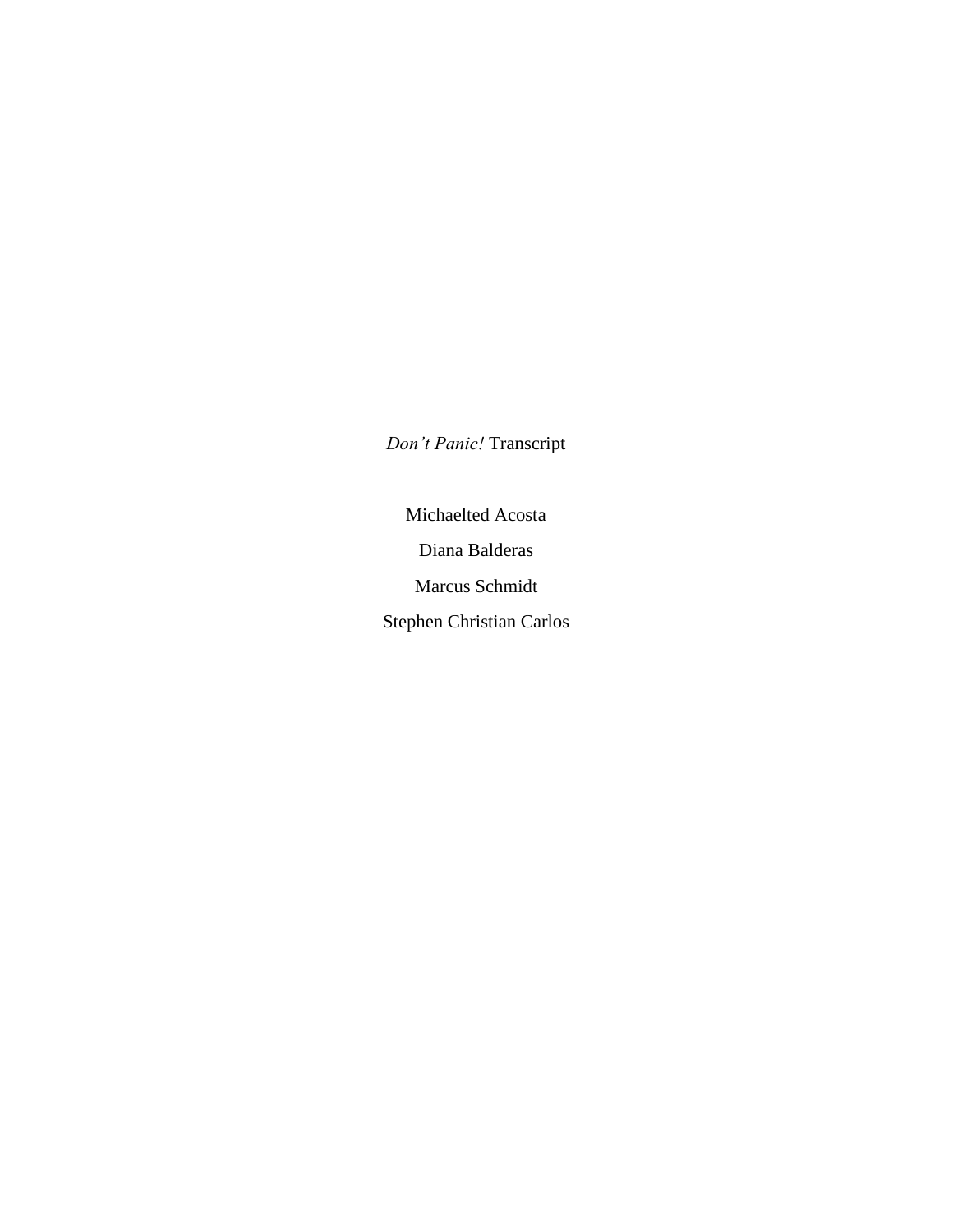### Michaelted – Intro + Problem and Solution

Hello. This is *Don't Panic!* Our group consists of Michaelted Acosta, Diana Balderas, Stephen Carlos, and Marcus Schmidt.

Currently, there are many adults suffering from anxiety, especially young adults, ranging from the age of 18 to 29. And given the current global events occurring, the amount may have risen.

There are many resources that try to help people with anxiety, including other mobile apps, therapists, hotlines. And these resources try to reduce the frequency of panic attacks through counseling, medication, having the person do self-reflections. But these resources have little utility during a panic attack because they only try to reduce the chance of one happening, taking a more preventative stance towards these issues. Compared to these options, we find it more appropriate to have a one-on-one interaction with the person suffering from anxiety. We want to be able to help in the moment, and so we have made this app.

*Don't Panic!* is an Android app that will help the user through the moment of a panic attack. The app includes multiple modules that will help the user through a panic attack, such as Guided Breathing or Exercises to keep the user's mind off of their worries. There's also customizable behavior for what the user finds most calming or most helpful, as well as accessibility settings so that everyone can use the app, no matter if they can't see, or if they can't hear, or the like. And lastly, we have the emergency mode. With one click of a button, the app will lead you to your saved module sequence. So, you can get through your panic attack using the modules you found most helpful.

# Diana – App Design & Framework

To assist us with our development process, we utilized the following tools:

- Android Studio to design and deploy the application
- GitHub for collaboration, organization, and to split project into assigned individual work
- Java for both front-end and back-end support
- and SQLite for database development and integration.

However, the initial plan was to use React Native. The first reason was we wanted our project to be compatible for both Android and iOS operating systems since users have different preferences in devices. The second reason was the plug-in feature of React Native, Javascript for the frontend UI (User Interface). However, throughout the process working with React Native, there was some difficulties with the complexity of it, which we cannot continue with this route for our project. However, Android Studio was our second option, and we successfully managed to complete our project with this tool.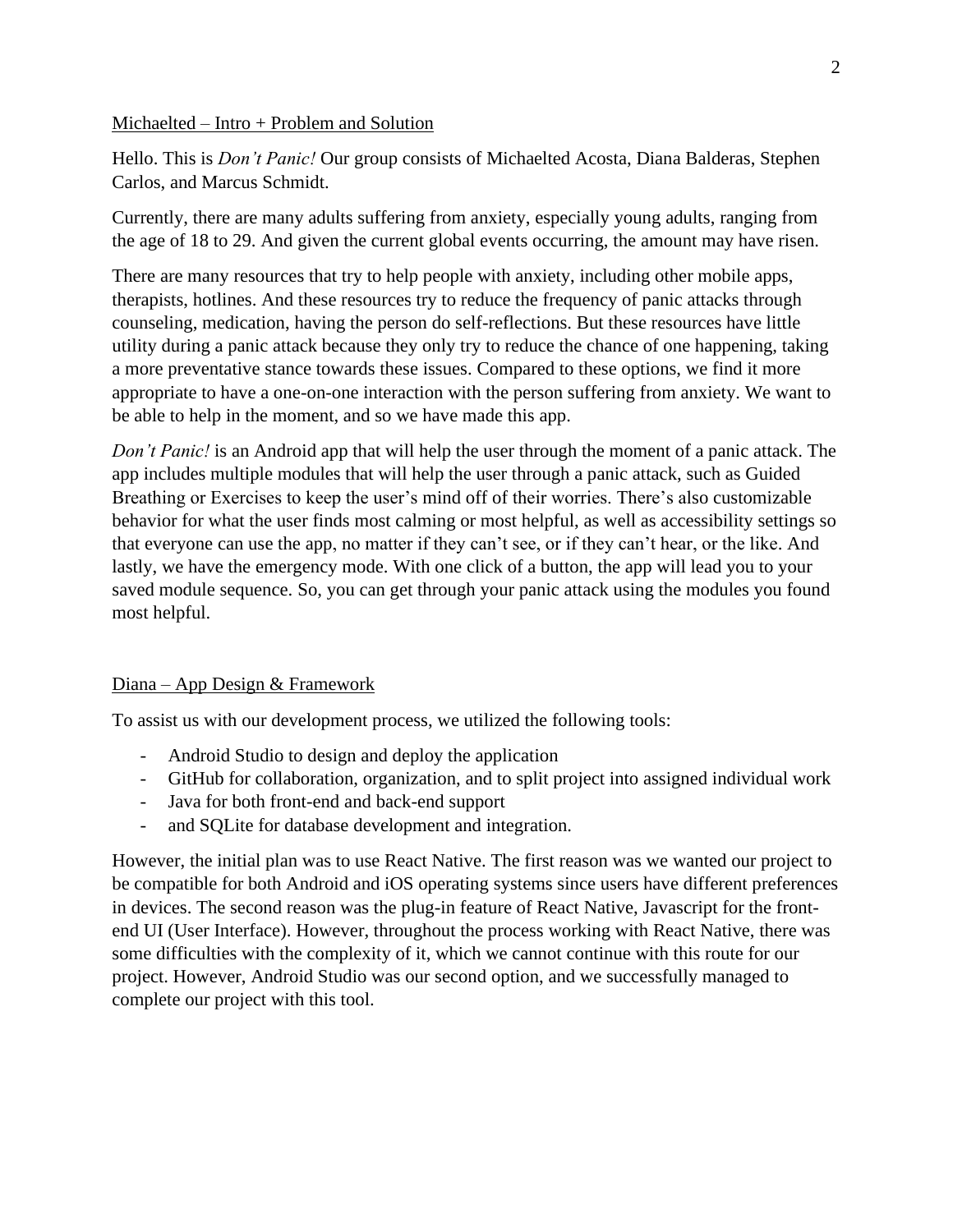## Michaelted – Individual Responsibilities: Michaelted

Over the past few months, I mainly worked on my module – App Activities – in which, the user would do activities within the app to get their mind off their worries. I had also helped Stephen with the backend design and implementation, specifically the Launch screen and the General Use screen.

# Diana – Individual Responsibilities: Diana

For the past few months, I was fully responsible for the design layout of the application. Also, the main goal was to make the application layout consist of a minimalistic design. The reason behind this is for our users that require accessibility settings, such as scaling of the text, color, and buttons.

Besides that, I worked on the Splash screen, where the application will launch with an informative introduction and directly lead to the main screen. Also, I worked on the Module Selection screen, which is considered as the main screen of the application, where the user can select from the different modules and exercises. The Self-Reflection screen and Mental Exercises screen are two important screens I worked on because it consisted of creating questions and prompts for users who deal with panic attacks. It required to look through the IRB approved survey, where the data is collected, and it helped in my role to identify and prioritize features and modules in the application.

However, not only was I designing the front-end of the screens, I also made sure that the buttons in the screen were working and can direct the users from one screen to the other.

# Stephen – Individual Contributions: Stephen

Now for this portion of the project, I was mostly in charge of the structural backend of the app. This involved the logical pathing for all the screens. Meaning I was in charge of, essentially, getting the app to go from one screen to another. And for our setup, we decided to go for, at most, a four-layer deep structure. In which, you would keep going through the screens, and at most, you would be four screens deep.

As for the modules and the module sequences, I was in charge of the backend, in regards to starting them up. Meaning you would press the screen, and a module or module sequence would launch. That involved logic for sending information to and from screens, and also grabbing from the database or from our modules' resources.

One thing of note that I tried to utilize was: I wanted to reuse some of the screen resources that we had, in order to have some sort of conformity, as well as reduce redundancy from creating new screen resources.

I was also in charge of creating sequences in which the user would provide some input and press a couple of buttons in order to add sequences to their setup, as well as provide a name for their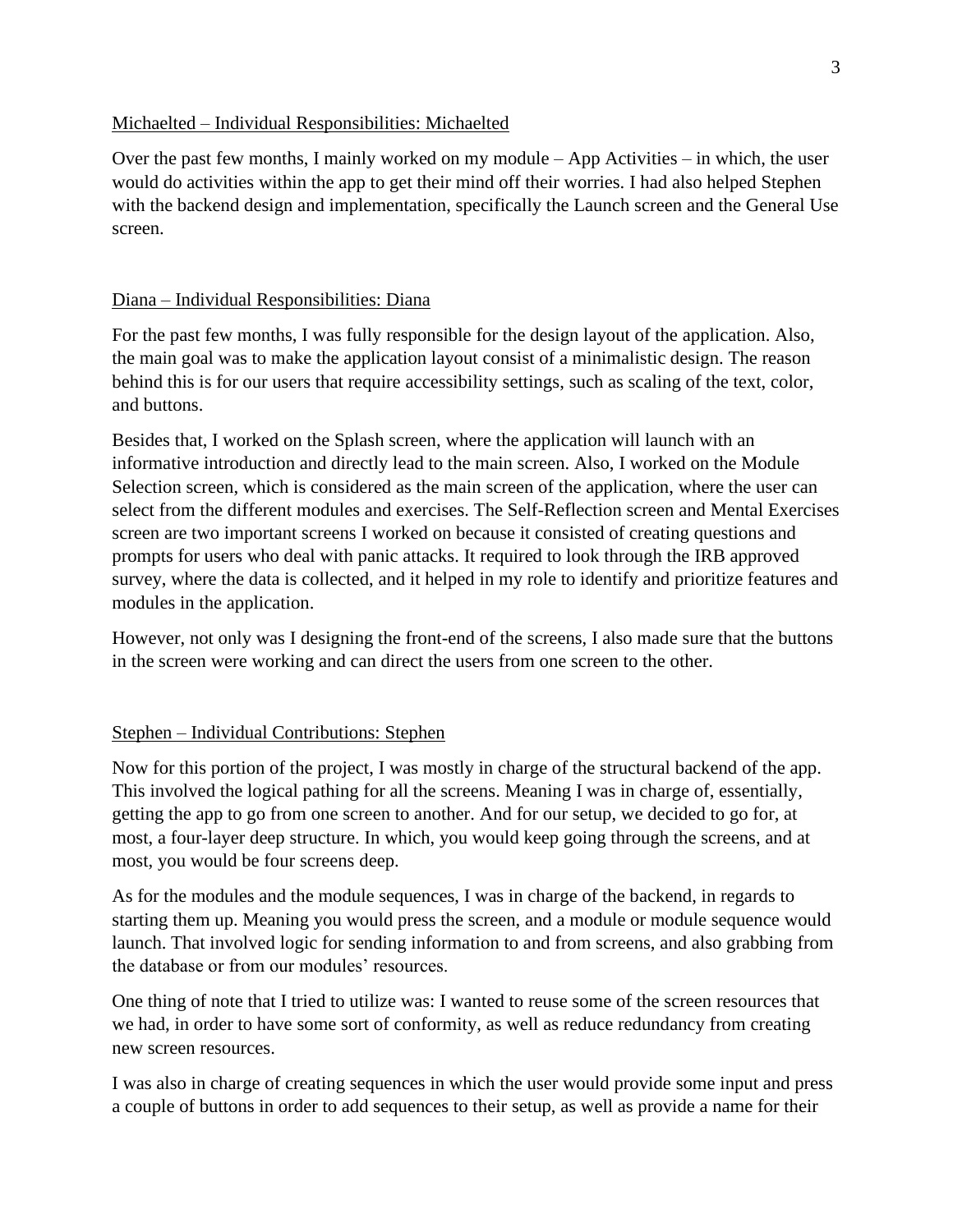sequences. And once they were done finishing their sequences, that would then save to the database and also be immediately accessible to the user.

And as for my personal module, mine was the haptic heartbeat, in which I eventually decided to create just a simple simulator of a resting heartbeat for the user. More specifically, I used a 75 beat per minute setup for the heartbeat, in which the user would either place the phone or device over their heart or within their hands, in order to simulate that heartbeat. And if they need to stop or start, the user can either stop or start via the screen itself or using the volume buttons. This module was more intended towards an auditory/sensory role, rather than having any sort of visuals to help the user.

#### Marcus – Individual Contributions: Marcus

For my part in the project, I implemented the Guided Breathing module, and worked on a variety of screens including those to choose a sequence to launch and to change your settings. I also added support for text scaling up to 200% the default size and implemented the database that stores user data for a customizable experience. I found it very interesting to work with what Android Studio calls "intents" to pass data between screens, and I learned a lot about the difficulty involved with UI scaling.

#### Marcus – Demo

Intro slide: Now let's see *Don't Panic!* in action. Launching the app will show you the splash screen for a couple of seconds before giving us the option between "General Use" and "Emergency." For now, let's press "General Use" to see the app's home screen. From here, we can press "Modules" and then "See All Modules" to access each one individually.

Guided Breathing slide: The Guided Breathing module offers a variety of cues of when to breathe in and out, from visual to audio to haptic feedback.

Self Reflection slide: The Self Reflection module asks a series of questions meant to help identify the likely cause of the panic attack.

Mental Exercises slide: The Mental Exercises module provides several different tasks to distract yourself with, from finding objects of a certain color to thinking of things that make you happy.

App Activities slide: The App Activities module is an external distraction to divert thoughts away from the panic attack with activities such as tapping on each circle as it appears.

Haptic Heartbeat slide: Finally, the Haptic Heartbeat module vibrates the phone at a healthy, resting heart rate for you to fall into sync with.

Sequence slides: All of these modules can be arranged into your ideal order with sequences. Simply go to the sequences screen, create a new sequence, and then fill it with the modules that help calm your panic attacks. I'm going to add Guided Breathing and App Activities and name it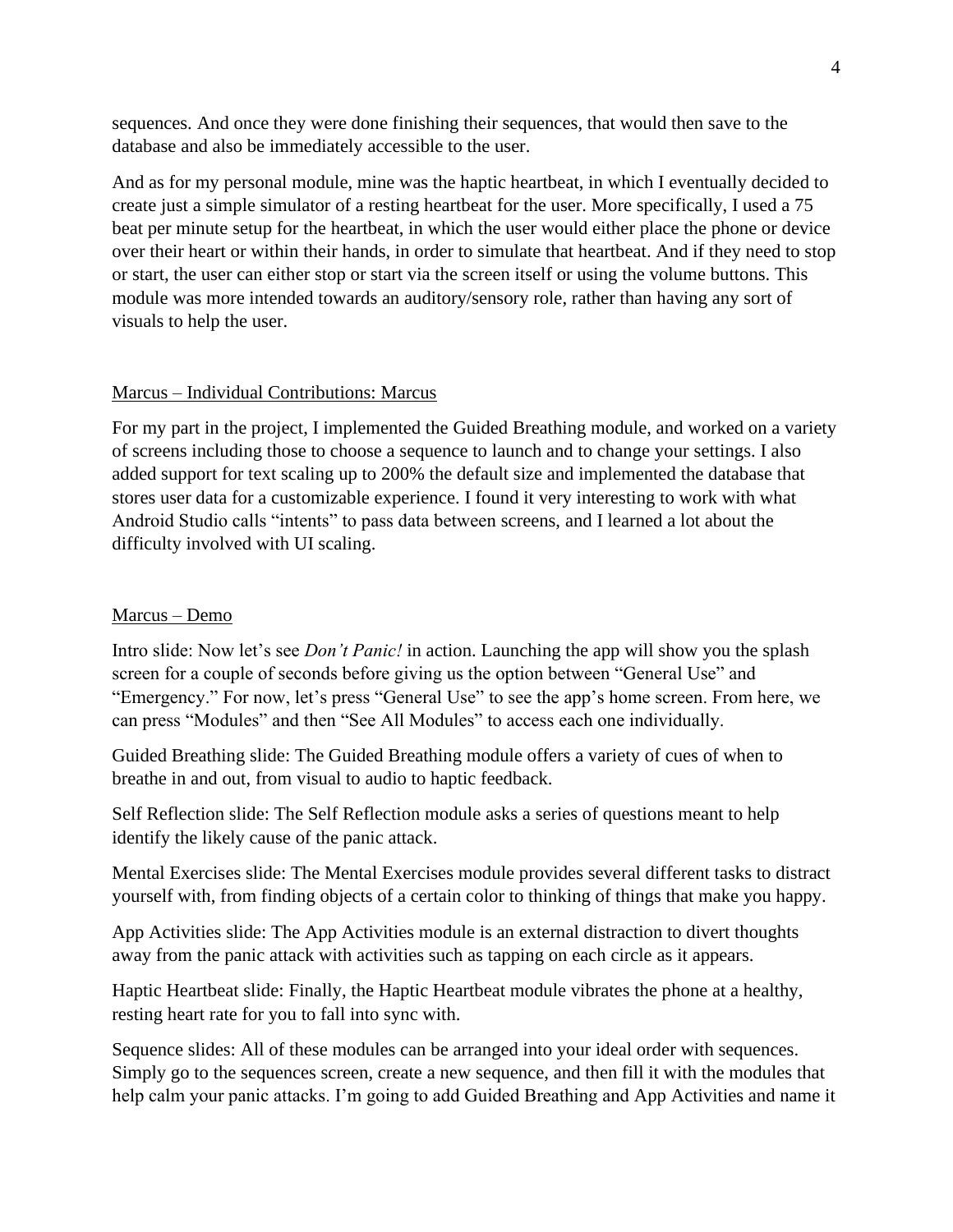"My Sequence." You can launch this sequence at any time, and it will automatically move through all of the modules you have selected. You can also go to the General Settings screen and set your favorite sequence as the default. Now, you can close the app, launch it again, and this time, press the Emergency button to be immediately taken to your chosen sequence without having to worry about navigating multiple screens to launch it.

Accessibility slide: Finally, anyone who is visually impaired can go to the Accessibility settings screen and increase the text size. This change will propagate across the app without making any screen unusable. And that concludes our demo.

# Diana – Timeline

Our timeline for the project was split up into the Fall 2021 semester and the Spring 2022 semester. We treated the Fall as a period for research and ideation while the Spring semester was our implementation and revision period. While we were able to set up some frameworks in Fall, the majority of our coding happened during the Spring semester. This timeline offered us flexibility when approaching project management and communication.

# Stephen – Final Thoughts

For future development, I'd love to make more passes towards providing a better user experience, such as giving more utility towards users and editing their sequences. As well as, covering some preferences that we might have not touched upon, and making some more passes towards accessibility needs. And potentially refining our text-to-speech portions or, as well as our text scaling capabilities. Now, personally, I think the most missed opportunity we had no iOS port, but this was more due to us switching UI frameworks in the beginning of our [development] cycle.

## Diana – Final Thoughts

This overall experience has been a fun and a challenging one because it takes patience, hard work, and group effort to make this happen. I have learned what it takes to have a flexible schedule and an effective communication to get things done. Also, working with different classmates in this class and project has prepared me for the real-world where teams are set up with different people and overtime one must feel comfortable around them. Not only that but it teaches you to open yourself to those people and learn from each other.

## Marcus – Final Thoughts